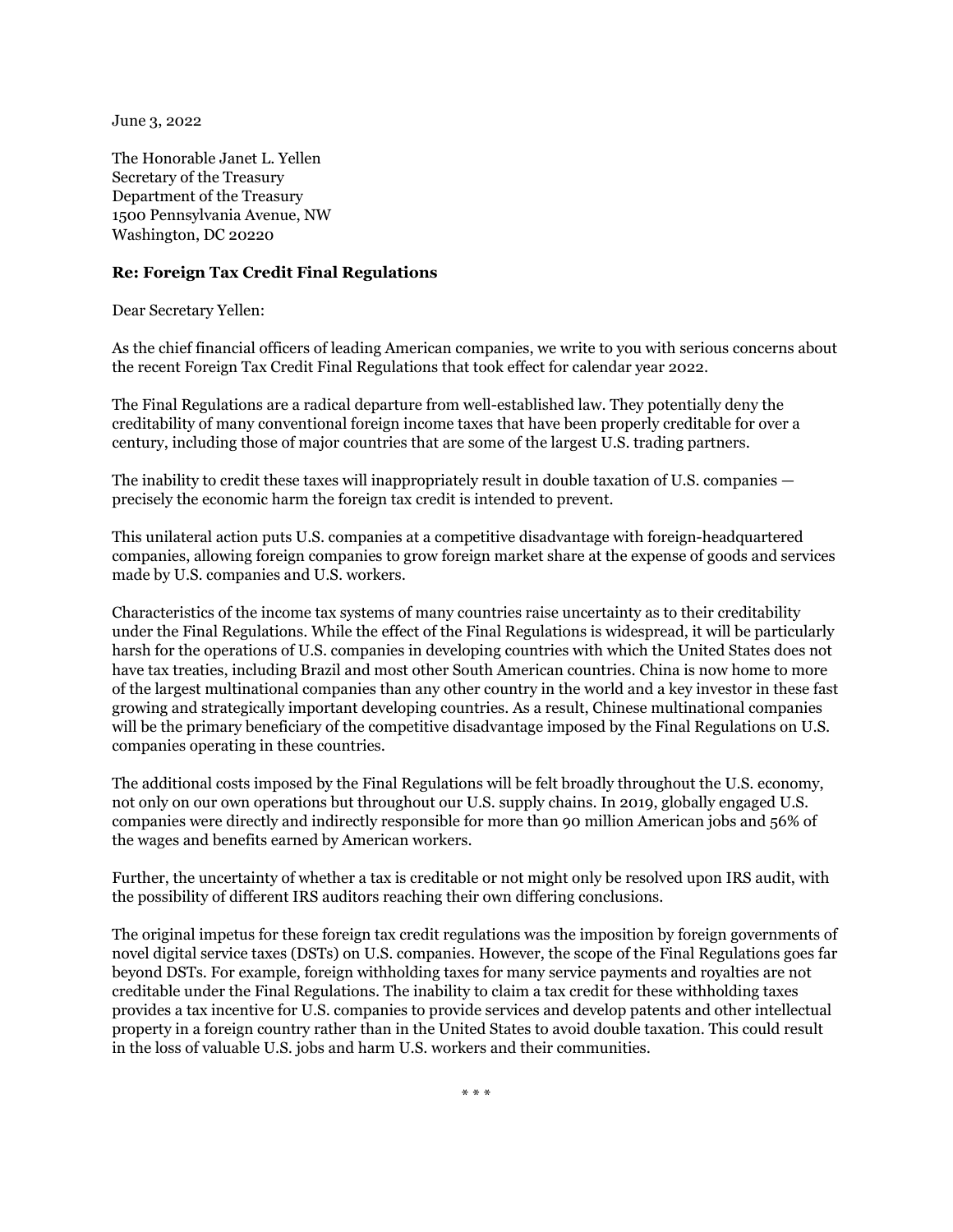Our companies had significant concerns with the 2020 proposed foreign tax credit regulations and had submitted numerous public comments to Treasury and the Internal Revenue Service.1 Those concerns are only heightened by the Final Regulations.

Changes to longstanding regulatory treatment of such importance and application should not be made absent direction by Congress. This is particularly true in an area where Congress has acted on several occasions without suggesting any such change be made.

We respectfully request that Treasury modify the regulations to address the competitiveness problems they create and issue revised regulations in proposed form that provide an appropriate period for public comment.

Sincerely,

Monish Patolawala Executive Vice President & Chief Financial and Transformation **Officer** 3M Company

John Murphy Chief Financial Officer and Executive Vice President The Coca-Cola Company

 $1/\mathcal{O}$ r (  $100th$ 

Lori Koch Executive Vice President & Chief Financial Officer E.I. du Pont de Nemours and Company

Don McGuire Chief Financial Officer ADP

anterna

Dave Anderson Executive Vice President, Chief Financial Officer Corteva Agriscience

Carolina Dybeck Happe SVP and Chief Financial Officer General Electric Company

Scott Herren Executive Vice President & Chief Financial Officer Cisco Systems, Inc.

Hound

Howard Ungerleider President and Chief Financial **Officer** The Dow Chemical Company

Brian McGee EVP, CFO and COO GoPro, Inc.

<sup>&</sup>lt;sup>1</sup> These include comments on the 2020 proposed regulations submitted by trade associations representing the undersigned companies, including the Alliance for Competitive Taxation, National Association of Manufacturers, National Foreign Trade Council, Securities Industry and Financial Markets Association, Semiconductor Industry Association, Silicon Valley Tax Directors Group, U.S. Chamber of Commerce, and the United States Council for International Business.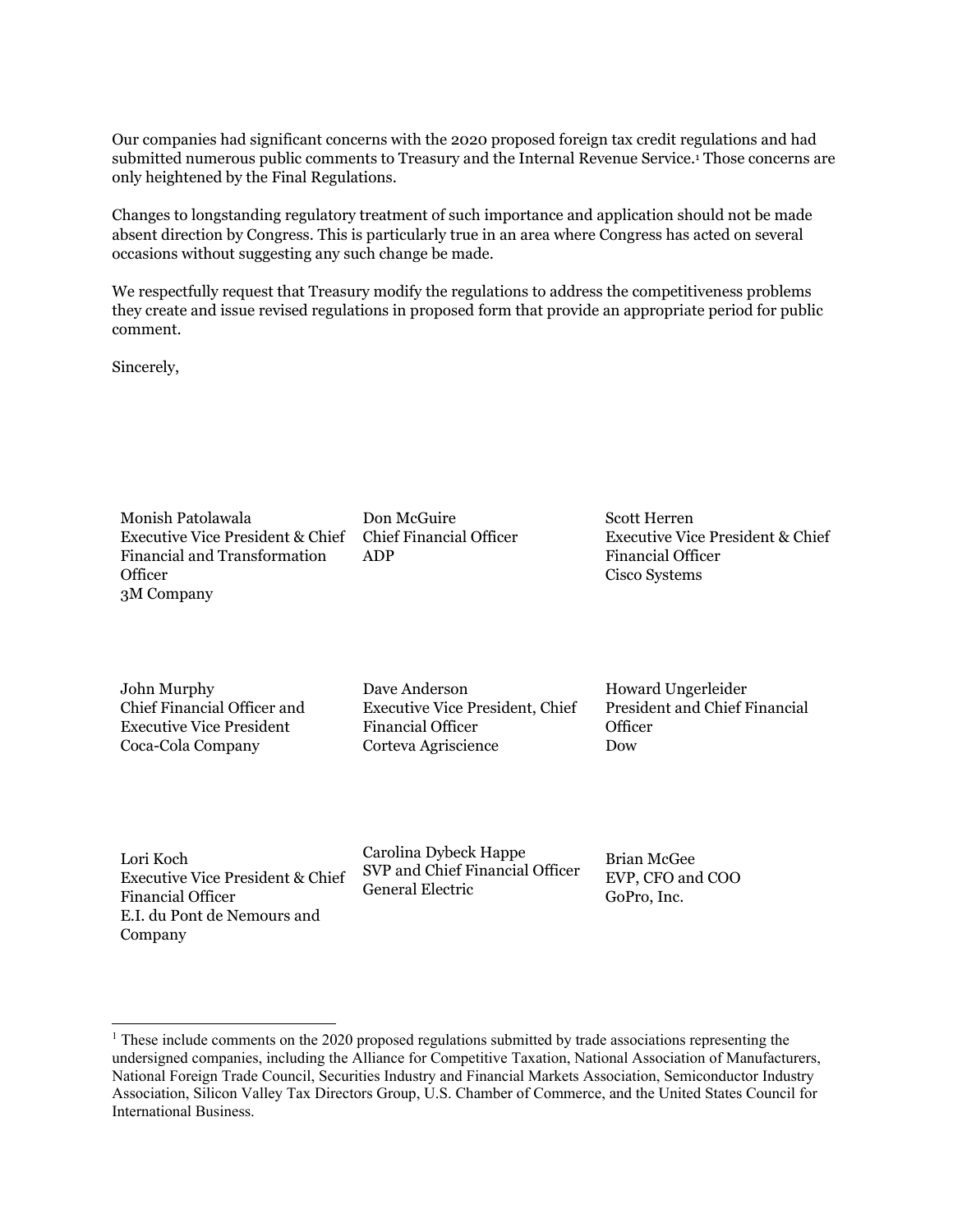Marie Myers Jul A. Rolling

Marie Myers Chief Financial Officer HP, Inc.

Joe Wolk Executive Vice-President, Chief Financial Officer Johnson & Johnson

When finited

Mike Smith Executive Vice President and Chief Financial Officer McCormick & Company, Inc.

Andre Schulten Chief Financial Officer Procter & Gamble Co.

astente

Gina Mastantuono Chief Financial Officer **ServiceNow** 

stutte

Matthew D. Ellis Executive Vice President and Chief Financial Officer Verizon Communications Inc.

Chris Turner Chief Financial Officer Yum! Brands

Tarek Robbiati Executive Vice President & Chief Financial Officer Hewlett Packard Enterprise

Nelson Urdenete

Nelson Urdaneta Senior Vice President & Chief Financial Officer Kimberly Clark Corp

Wark W. Hurry

Mark McGivney Chief Financial Officer Marsh McLennan

Hugh F. Johnston Vice Chairman and Chief Financial Officer PepsiCo, Inc.

John V. Sims Senior Vice President and Chief Financial Officer Sylvamo

Chrizine Mclarky

Christine M. McCarthy Sr. EVP and Chief Financial **Officer** The Walt Disney Company

James Kavanaugh SVP Finance and Operations, Chief Financial Officer IBM Corporation

 $2$  Pe  $CL =$ 

Christopher L. Peirce EVP & Chief Financial Officer Liberty Mutual Insurance

 $\int$ alu $|q|$ qi

Rahul Ghai Executive Vice President & Chief Financial Officer Otis Worldwide

 $k$ 

Kenneth Tanji Executive Vice President and Chief Financial Officer Prudential Financial Inc.

aslum Gu

Ashim Gupta Chief Financial Officer UiPath

Dr. Gunnar Wiedenfels Chief Financial Officer Warner Bros. Discovery